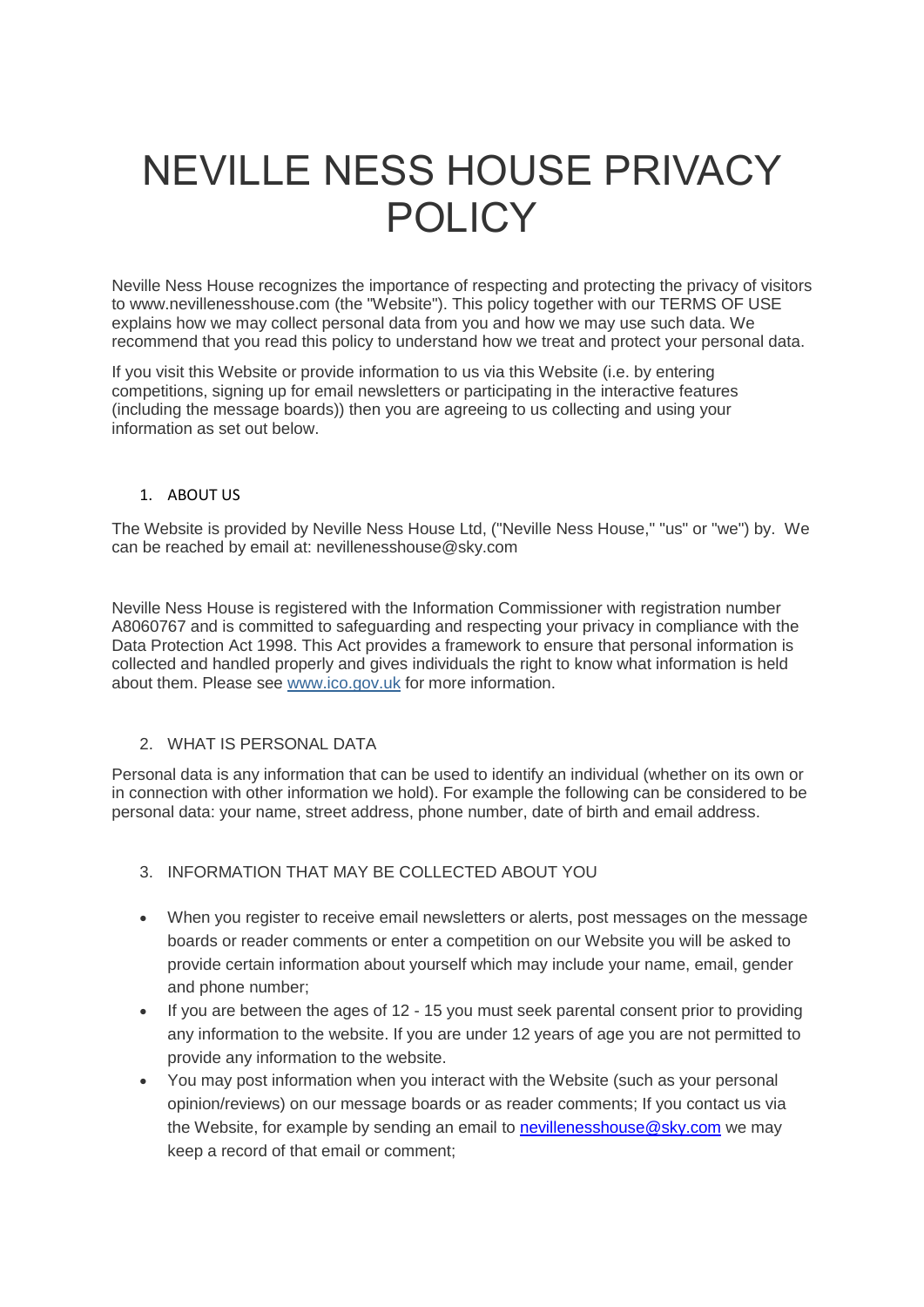We may collect details of your visits to our Website including, but not limited to, IP address, traffic data, location data and other communication data and the areas of the Website that you access. Please see section 7 below for further details.

Note that registration with the Website is entirely voluntary however you will be unable to access or use certain parts of the Website if you are not a registered user.

# 4. HOW WE WILL USE YOUR INFORMATION

Personal information may be used by us to:

- operate and administer the Website and allow you to participate in the interactive features of the Website (where you choose to do so) - for example by publishing your comments on the message boards, running competitions and notifying winners;
- identify you and provide you with access to certain parts of the Website for example, you will not be able to post on the message boards unless you register for this;
- send you email newsletters and other information which we think may be of interest to you and for related marketing purposes if you have requested that we do this (i.e. by submitting your contact details to us for these purposes or ticking any relevant consents);
- market third party products and services, if you have consented to this;
- prevent you from posting illegal, offensive or objectionable material on the Website (including on the message boards);
- notify you of any changes to our Website or our services;
- improve the products and services we offer;
- make the Website better and otherwise better meet the needs and preferences of Neville Ness House customers. For example we may look to see which is the most popular part of the Website or which features you like to visit on the Website.

# 5. DISCLOSURE OF INFORMATION TO OTHERS

We do not share your personal data with third parties except as set out in this policy.

We may disclose to, and share your information with, third parties in the following circumstances:-

- in the event that we sell or buy any business or assets, we may disclose your personal data to the prospective seller or buyer of such business or assets;
- as Neville Ness House is a responsible company, we may disclose your personal data in order to comply with court orders or when required to do so by law. We may also disclose such data in cooperation with a law enforcement or government request or in order to enforce or apply our Terms of Use;
- to protect the rights, property or safety of Neville Ness House, or users of the Website;
- to service providers who manage aspects of our operations (for example third parties who host the Website).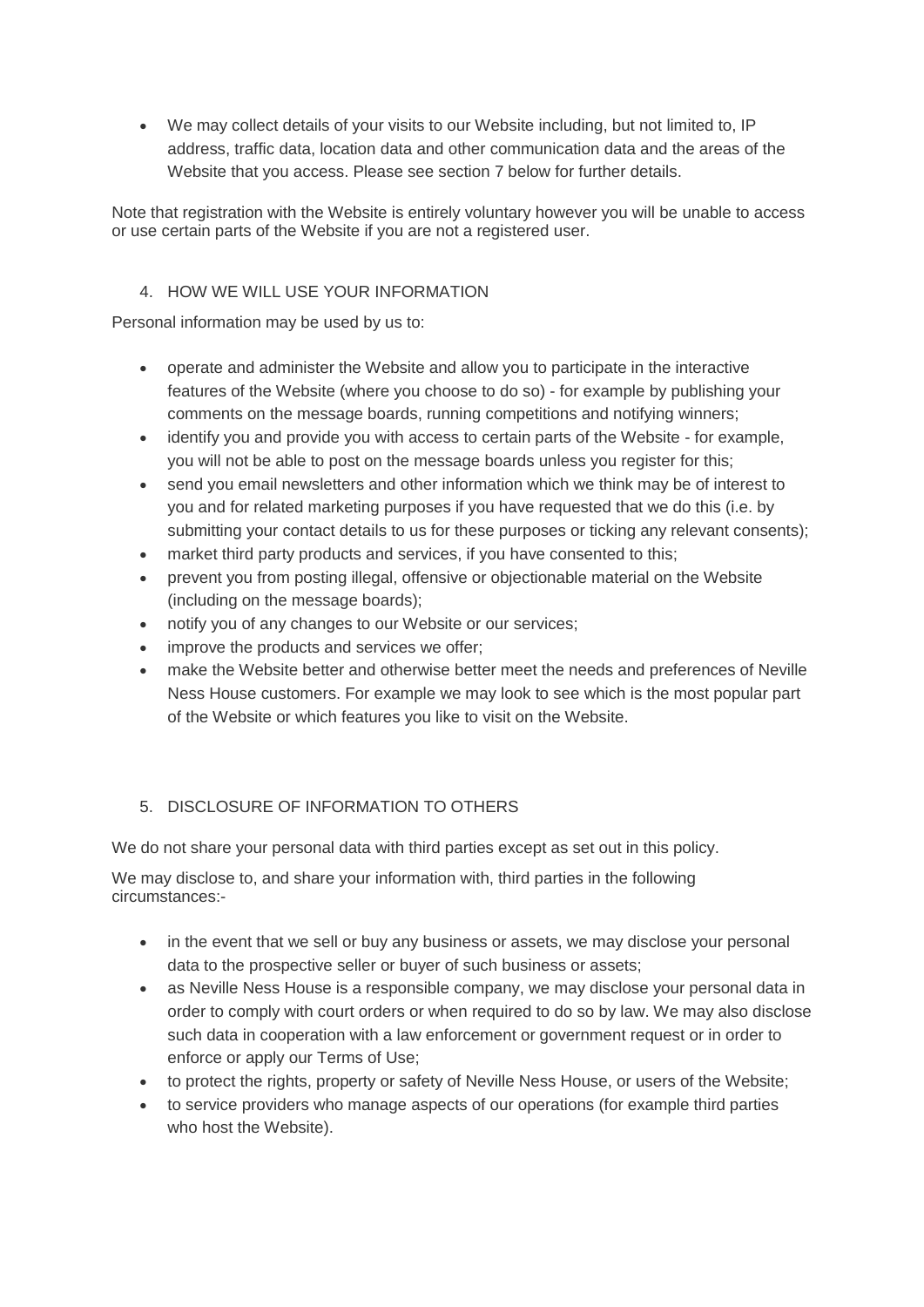The information you provide to us will be held on our computers and may be accessed by our staff or by parties who help us publish the Website or provide the competitions etc, some of whom may be located outside of the European Economic Area. By submitting your personal data, you agree to this transfer, storing or processing. Countries outside of the European Economic Area do not always have strong data protection laws; however, we will always take all steps reasonably necessary to ensure that your data is treated securely and in accordance with this privacy policy.

We may pass aggregate information on the use of this Website to third parties but this will not include information which could be used to identify you.

Except as set out above or required by law or regulatory authority, we will not otherwise sell or give any personal information you provide to this Website to any other person unless you agree that we can.

Please remember that when you voluntarily post material to a public area of this Website that this may always be collected and used by others. We cannot prevent such uses. Please do think very carefully about the type of information which you wish to provide to public areas of the Website.

## 6. SECURITY

Unfortunately, the transmission of information via the internet is not completely secure. Although we will try and protect your personal data, we cannot guarantee the security of your data transmitted to our Website; any transmission is at your own risk. Once we have received your information, we will use strict procedures and security features to try to prevent access by unauthorised persons and any unlawful processing, accidental loss, destruction or damage.

## 7. COLLECTION OF IP ADDRESSES AND CLICKSTREAM DATA

#### IP ADDRESSES AND CLICKSTREAM DATA

Our server automatically collects data about your internet address when you visit us. This information, known as an Internet Protocol address, or IP Address, is a number that is automatically assigned to your computer by your internet service provider whenever you are on the internet. When you request pages from our Website, our servers may log your IP Address and sometimes your domain name. Our server may also record the referring page that linked you to us (e.g., another website or a search engine); the pages you visit on this Website; the website you visit after this Website; other information about the type of web browser, computer, platform, related software and settings you are using; any search terms you have entered on this Website or a referral site; and other web usage activity and data logged by our web servers.

The information allows us to create a user profile that aids in understanding the types of people that visit our Website. We use this information for internal system administration, to help diagnose problems with our server, and to administer and improve our Website. Such information may also be used to gather broad demographic information, such as country of origin and Internet Service Provider.

#### 8. LINKS

This Website contains links to or from other websites. We are not responsible for the data collection practices of any websites linked to the Website, nor does our linking constitute association with, sponsorship or endorsement of the content or practices on these websites.

Linked websites do not necessarily follow our privacy practices. We do not control cookies placed on your computer by third parties whose links appear on our Website. When visiting linked websites, you should refer to each such website's individual privacy policy.